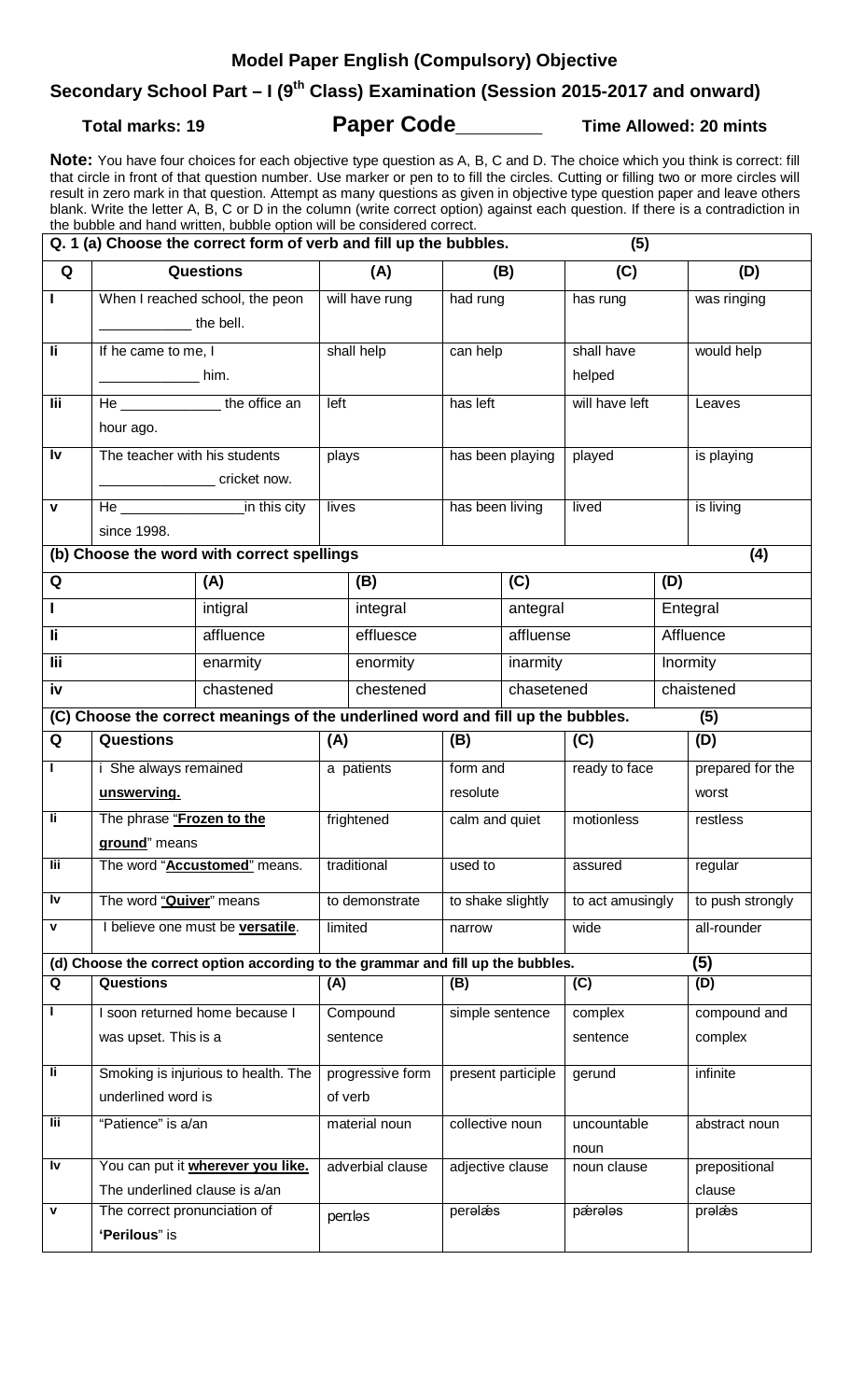#### **Model Paper English (Compulsory) Subjective**

### **Secondary School Part – I (9th Class) Examination (Session 2015-2017 and onward)**

#### **Total marks: 56 (Part-1) Time Allowed: 2:10 hrs**

**Q. 2 Answer any five of the following questions. (2 x 5 = 10)** 

i. Why was Hazrat Abu Quhafaa (R.A) worried?

ii. What happens when media is allowed to play its roll unchecked?

iii. How do people spend Nauroz holidays?

iv. What was the ideology of Quaid-e-Azam based on?

v. Why was a heavy iron chain hung at the entrance of the court?

vi. To what extent does the recovery of a patient depend upon the doctor and the nurse?

vii. Initially which aspect of computer affected the author?

viii. Why has Helen Keller no time to waste in longings?

# (**66% questions from exercises 34% from text)**

# **Q. 3 Translate any two of the following paragraphs into Urdu / Re-write into simple English (8)**

(a) The main source of noise pollution in Pakistan is transportation, construction sites, careless use of electronic appliances and loud speech patterns. Noise coming from different modes of transport i.e. vehicles airplanes, trains, ships, proves to be highly stressful for human communities. With the population growth and development in urban areas, the vehicular traffic has also multiplied.

(b) Had we paid heed to his warning and advice, we would not have got entangled into petty pursuits that have brought forth only disunity and disharmony among our ranks. Even a casual glance at our current socio-political scene and morals can lay bare the bitter fact that we are entirely ignoring the very principles for which the great Quaid had struggled so hard.

(c) Another tradition is to place something sweet such as honey or candy, in a safe place outside overnight. On the first morning of the New Year, the first person entering the house brings the sweet stuff into the house as another means of attaining a good new year.

## **(From text book)**

# **Q. 4 Write down the summary of the poem "Stopping by woods on a snowy evening". by Robert Frost. OR (5)**

## **Explain the following stanza with reference to the context:-**

The waves beside them danced, but they

Out-did the sparkling leaves in glee

A poet could not be but gay

**Q. 5 Use any five of the following words / phrases / idioms in your sentences:- (5)**

Dexterously, bits and pieces, alarming, a click away, humility, immense, overwhelmed, absolute.

## **(From Text Book)**

**Q. 6 Write a letter to your father requesting him to send you some extra funds for payment of hostel dues. (8)**

### **OR**

Write a story with the moral "**The Donkey Trapped in His own Trick".**

## **OR**

Write a dialogue between friends about Load Shedding..